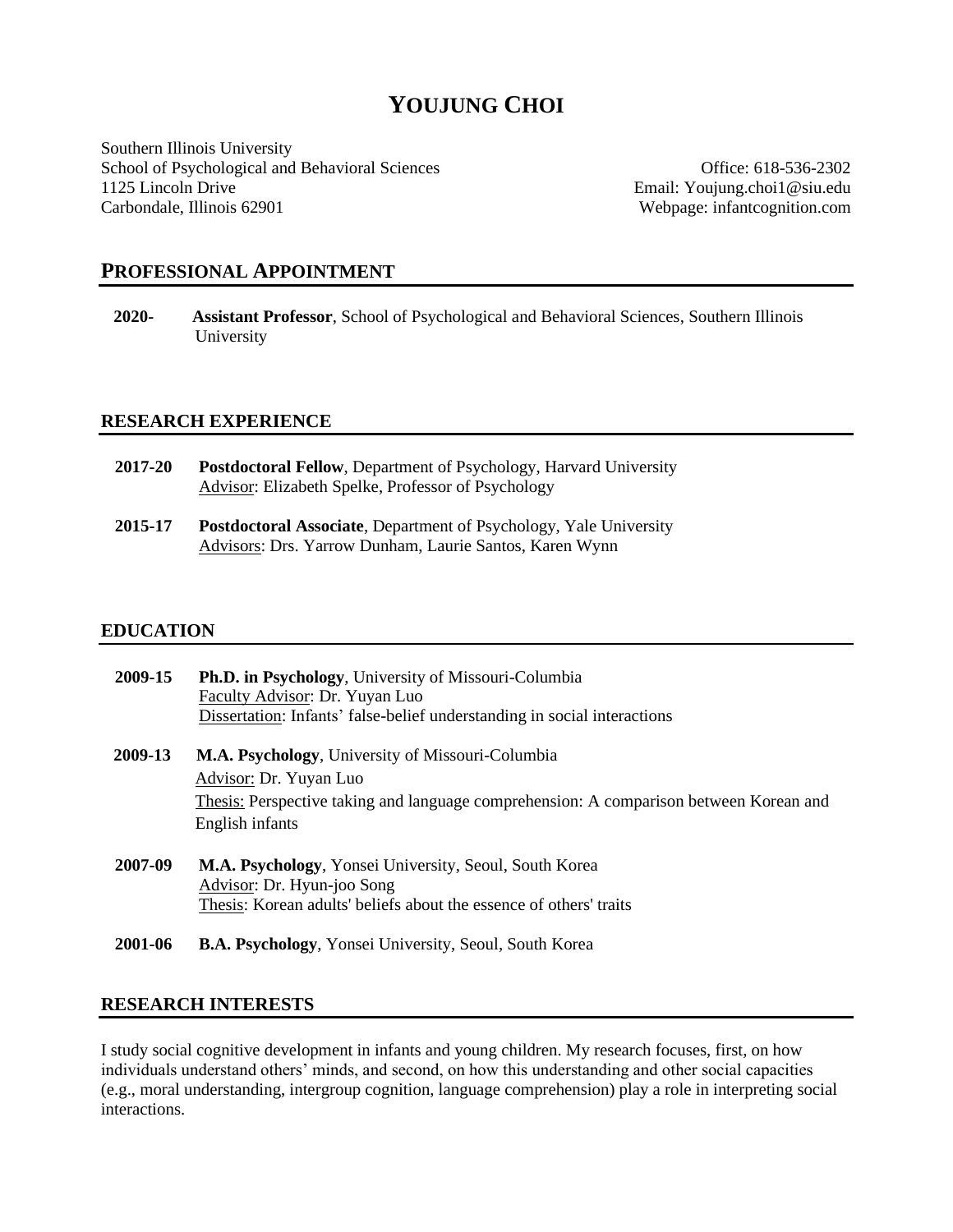#### **Published**

- 1. Yang, F., **Choi, Y.**, Misch, A., Yang, X., & Dunham, Y. (2018). In defense of the commons: Young children negatively evaluate and sanction free riders. *Psychological Science, 29,* 1598–1611.
- *2.* **Choi, Y.**, Mou, Y., & Luo, Y. (2018). How do 3-month-old infants attribute preferences to a human agent? *Journal of Experimental Child Psychology, 172*, 96-106*.*
- *3.* **Choi, Y.**, Song, H., & Luo, Y. (2018). Infants' understanding of the definite/indefinite article in a thirdparty communicative situation. *Cognition, 175,* 69-76.
- 4. **Choi, Y.**, & Luo, Y. (2015). 13-month-olds' understanding of social interactions. *Psychological Science*, *26,* 274-283.
- 5. Luo, Y., & **Choi, Y.** (2013). Infants attribute mental states to nonhuman agents. In M. D. Rutherford & V. A. Kuhlmeier (Eds.), *Social Perception: Detection and Interpretation of Animacy, Agency, and Intention* (pp. 259-282)*.* Cambridge, MA: MIT Press.
- 6. Luo, Y., & **Choi, Y.** (2012). Infants attribute to agents goals and dispositions: Commentary on Hernik and Southgate. *Developmental Science, 15,* 727-728.
- 7. **Choi, Y.,** & Song, H. (2009). Korean university students' beliefs about the essence of psychological traits. *The Korean Journal of the Human Development, 16*, 163-184.
- 8. **Choi, Y.,** & Song, H. (2008). Korean adults' beliefs about the essence of children's traits. *The Korean Journal of Psychology: General, 27*, 281-301.
- 9. Song, H., **Choi, Y.,** & Kim, M. (2008). The influence of discourse information on the comprehension of null subject sentences in Korean children. *The Korean Journal of Developmental Psychology, 21*, 81- 97.

## **Under review**

- **Choi, Y.**, & Dunham, Y. Actions, actors, and affiliations: Divergent moral and intergroup influences on different forms of social judgment. *Journal of Cognition and Development.*
- **Choi, Y.** & Luo, Y. Three-month-old infants' understanding of a human agent's preference. *Journal of Experimental Child Psychology.*

 **Choi, Y.**, Luo, Y., & Baillargeon, R. Can an eyeless agent detect an object through an opaque barrier? Epistemic reasoning in 5-month-old infants. *Cognition.*

#### **In Preparation**

- **Choi, Y.**, Seok, J., & Luo, Y. Infants attribute psychological and biological properties to self-propelled agents. **Choi, Y.** & Santos, L. Unable versus unwilling: Understanding of human intentions in domesticated dogs and the role of reward.
- **Choi, Y.**, Dunham, Y., & Wynn, K. The roles of competition and cooperation in infants' social group affiliations.

# **Work in Progress**

- **Choi, Y.**, Correia, S., Onishi, K. H., & Luo, Y. Infants consider others' beliefs when helping them. **Choi**, **Y.**, Lee, H., Song, H., & Luo, Y. Infants' understanding of verbal interactions when language
- understanding requires perspective taking: A cross-linguistic comparison.
- **Choi, Y.**, & Luo, Y. 13-month-olds' understanding of prosocial behaviors in social interactions.
- **Choi, Y.,** & Luo, Y. What behavioral features denote social relationships to infants?
- **Choi, Y.** & Santos, L. Dog's theory-of-mind understanding in helping paradigm.
- **Choi, Y.**, Seok, J., & Luo, Y. Infants' understanding of other's action-preferences.
- **Choi, Y.**, & Spelke, E. Children's knowledge of plants
- **Choi, Y.**, & Spelke, E. Understanding about orientation of plants
- **Choi, Y.**, & Spelke, E. Infants' understanding of plants' movement: point-light study
- **Choi, Y.** & Wynn, K. Infants' understanding of various similarity cues that lead to social preference.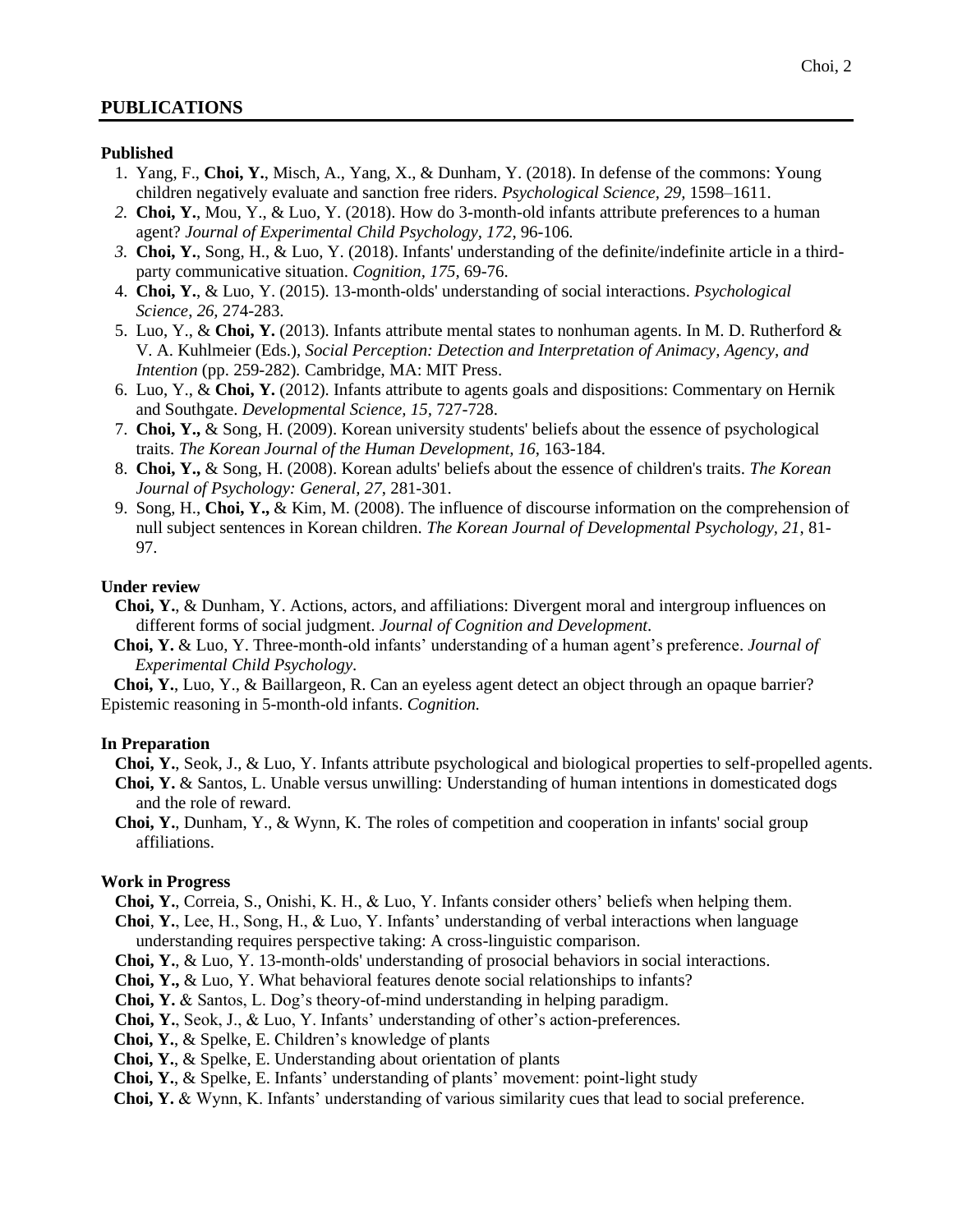**Choi, Y.** & Wynn, K. Infants use their theory-of-mind understanding when deciding who is similar to them.

# **PRESENTATIONS**

#### **Invited Talks**

Computational Cognitive Neuroscience Lab, Harvard University (2020, April) Laboratory for Developmental Studies Seminar, Harvard University (2019, November) Developmental Psychology, Yonsei University (2019, May) Seminar on Cognitive Developmental Psychology, Yonsei University (2019, May) Laboratory for Developmental Studies Seminar, Harvard University (2019, January) Developing Minds Lab, Boston University (2018, October) Colloquium, Sungshin University, South Korea (2018, May) Human Development lab, Yonsei University, South Korea (2018, May) Laboratory for Developmental Studies Seminar, Harvard University (2017, October) Yale-NYU Social Cognition Conference (2017, June) Seminar in Language Development, Yonsei University, South Korea (2017, May) Morality Lab, Boston College (2017, February) Yale Templeton Conference (2016, July) Current Work in Developmental Psychology Series, Yale University (2016, March) Brown bag in Developmental Psychology, University of Missouri (2015, April) Seminar in Moral Development, Yonsei University, South Korea (2014, May) Brown bag in Developmental Psychology, University of Missouri (2013, February) Seminar in Cognition, Yonsei University, South Korea (2009, June)

#### **Conference Papers** (\*Gave the talk)

- **Choi, Y.**, Jiang, Y., & Luo, Y. (2020, July). Three-month-old infants' understanding of a human agent's preference? In M. Pronovost (Chair), *Exploring the circumstances in which infants attribute dispositions to agents*. Biennial Meeting of the International Conference on Infant Studies (ICIS), Glasgow Scotland.
- Yang, F., **Choi, Y**., Misch, A., Yang, X., & Dunham, Y. (2019, March). Developmental origins of promoting the common good. In J. Martin & K. McAuliffe (Chair), *Choosey children: early-emerging sophistication in children's partner choice decisions.* Biennial Meeting of the Society for Research in Child Development (SRCD), Baltimore MD.
- **Choi, Y.**, & Luo, Y. (2018, July). How does a prosocial or antisocial act change interactions between two agents? In Y. Luo (Chair), *Infants' understanding about social interactions, relations, and social structures*. Biennial Meeting of the International Conference on Infant Studies (ICIS), Philadelphia PA.
- Luo, Y., & \***Choi, Y.** (2015, March). Understanding transitive preference in infancy. In A. Waismeyer (Chair), *Infants and Toddlers' Social Inferences from Causal and Probabilistic Events.* Biennial Meeting of the Society for Research in Child Development (SRCD), Philadelphia PA
- Onishi, K. H., \***Choi, Y.**, & Luo, Y. (2014, July). Infants consider others' beliefs when helping them. In D. Kampis (Chair), *New vistas on the mechanisms involved in infants' representations of others' knowledge and perspective*. Biennial Meeting of the International Conference on Infant Studies (ICIS), Berlin, Germany.
- **Choi, Y.,** & Luo, Y. (2013, January). Understanding social interactions at 13 months of age. In L. Wang (Chair), *Beyond competence: how does belief reasoning interact with other cognitive abilities?* Central European University (CEU) Conference on Cognitive Development (BCCCD), Budapest, Hungary.
- **Choi, Y.,** & Song, H. (2009, August). 특질의 본질에 대한 한국 어머니들의 믿음 [*Korean mothers' beliefs about others' traits].* Annual Convention Program of the Korean Psychological Association, Seoul, Korea.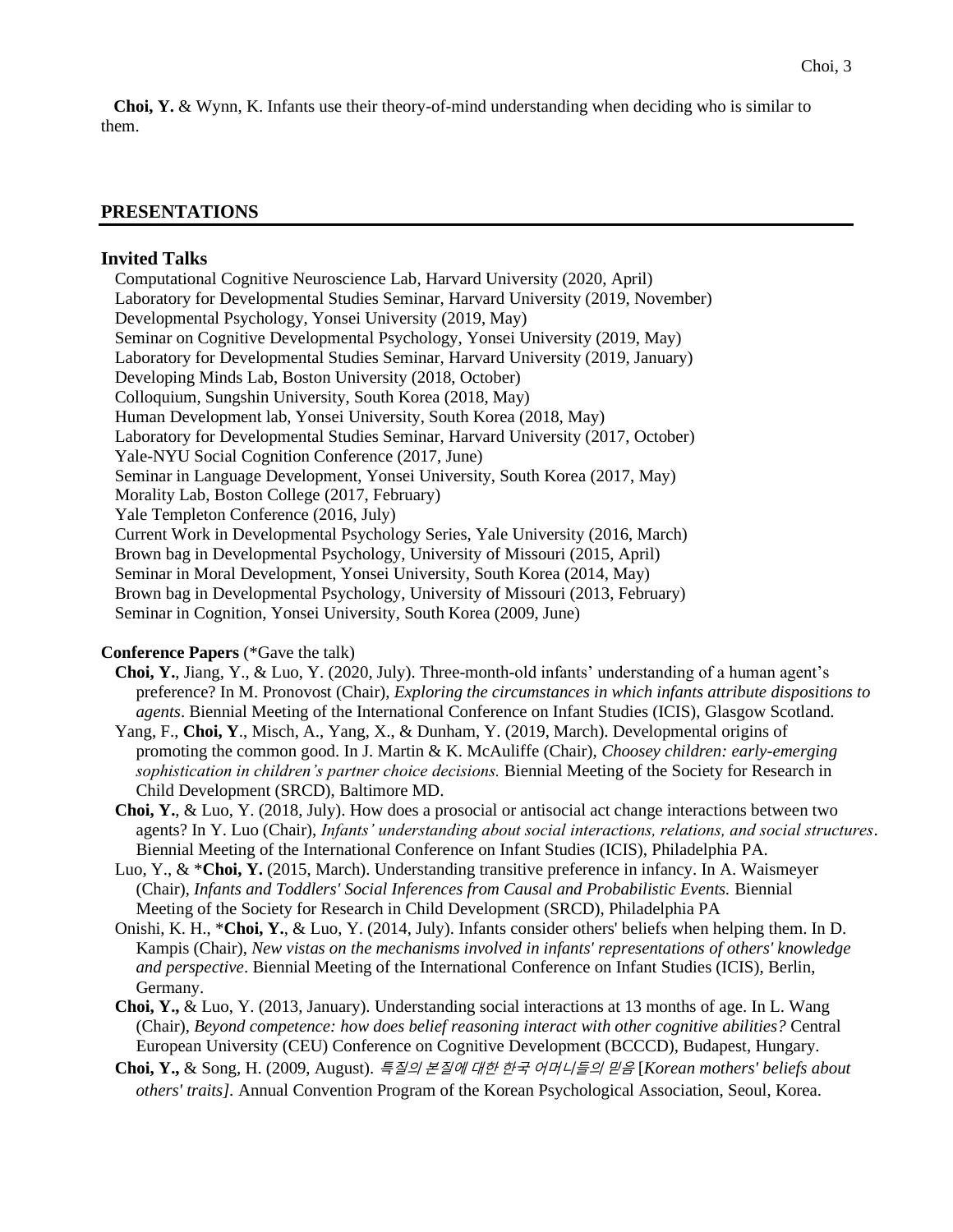Choi, Y+, Arunachalam, S., Song, H., **Choi, Y.,** & Trueswell, J. (2009, April). *Syntactic bootstrapping from the serial verb construction in Korean.* Biennial Meeting of the Society for Research in Child Development (SRCD), Denver CO (+Youngen Choi)

#### **Posters**

- **Choi, Y.**, Lee, H., Luo, Y., & Song, H. (2020, July). *Understanding a third-party communicative situation: A comparison between American and Korean infants.* Poster presented at the Biennial Meeting of the International Conference on Infant Studies (ICIS), Glasgow Scotland.
- **Choi, Y.**, & Wynn, K. (2018a, July). *The roles of competition and cooperation in infants' social group affiliations.* Poster presented at the Biennial Meeting of the International Conference on Infant Studies (ICIS), Philadelphia PA.
- **Choi, Y.**, & Wynn, K. (2018b, July). *Understanding of various similarity cues which lead to social preference.* Biennial Meeting of the International Conference on Infant Studies (ICIS), Philadelphia PA.
- **Choi, Y**., & Dunham, Y. (2017, April). *Children's decisions to socially interact based on moral understanding and social group membership*, Biennial Meeting of the Society for Research in Child Development (SRCD), Austin TX.
- Yang, F., **Choi, Y**., Misch, A., & Dunham, Y. (2017, April). *Children's evaluations of free riders*. Biennial Meeting of the Society for Research in Child Development (SRCD), Austin TX.
- **Choi, Y.**, Seok, J., & Luo, Y. (2016, May). *Infants' understanding of others' action preferences.* Biennial Meeting of the International Conference on Infant Studies (ICIS), New Orleans LA.
- **Choi, Y.**, Song, H., & Luo, Y. (2014, July). *Perspective taking and language comprehension: A comparison between Korean and American infants.* Biennial Meeting of the International Conference on Infant Studies (ICIS), Berlin, Germany.
- **Choi, Y.**, Seok, J., & Luo, Y. (2014, July). *Infants attribute psychological and biological properties to self-propelled agents.* Biennial Meeting of the International Conference on Infant Studies (ICIS), Berlin, Germany.
- **Choi, Y.,** & Luo, Y. (2013, April). *How do three-month-old infants attribute preferences to agents?*  Biennial Meeting of the Society for Research in Child Development (SRCD), Seattle WA.
- **Choi, Y.,** & Luo, Y. (2011, October). *Eighteen-month-old infants are sensitive to what others can see when understanding others' speech*. Biennial Meeting of the Cognitive Development Society (CDS), Philadelphia PA.
- **Choi, Y.,** & Song, H. (2010, March). *Infants can consider what objects others can see when interpreting others' speech.* Biennial Meeting of the International Conference on Infant Studies (ICIS), Baltimore MD.
- Province, J., **Choi, Y.,** & Luo, Y. (2010, March). *Helping infants encode height information in tube events.*  Biennial Meeting of the International Conference on Infant Studies (ICIS), Baltimore MD.
- **Choi, Y.,** & Song, H. (2009, October). *The effect of lexicalization on Korean children's inferences about personal characteristics.* Biennial Meeting of the Cognitive Development Society (CDS), San Antonio TX.
- **Choi, Y.,** & Song, H. (2009, April). *Korean mothers' beliefs about others' traits*. Biennial Meeting of the Society for Research in Child Development (SRCD), Denver CO.
- **Choi, Y.** (2008, July). *Korean adults' essentialist beliefs about children's traits*. International Conference of Cognitive Science (ICCS), Seoul, Korea.
- Song, H., & **Choi, Y.** (2008, July). *Korean children's use of discourse information when understanding null-subject sentences.* International Conference of Cognitive Science (ICCS), Seoul, Korea.
- Song, H., **Choi, Y**., & Jin, K. (2007). *Referential choices in Korean narratives*. International Conference on Cognition, Consciousness, and Culture (ICCCC), Seoul, Korea.

#### **SELECTED MEDIA COVERAGE**

Yang, F., Choi, Y., Mitch, A., Yang, X., & Dunham, Y. (2018). In defense of the commons: Young children negatively evaluate and sanction free riders. *Psychological Science.* DOI: 10.1177/0956797618779061.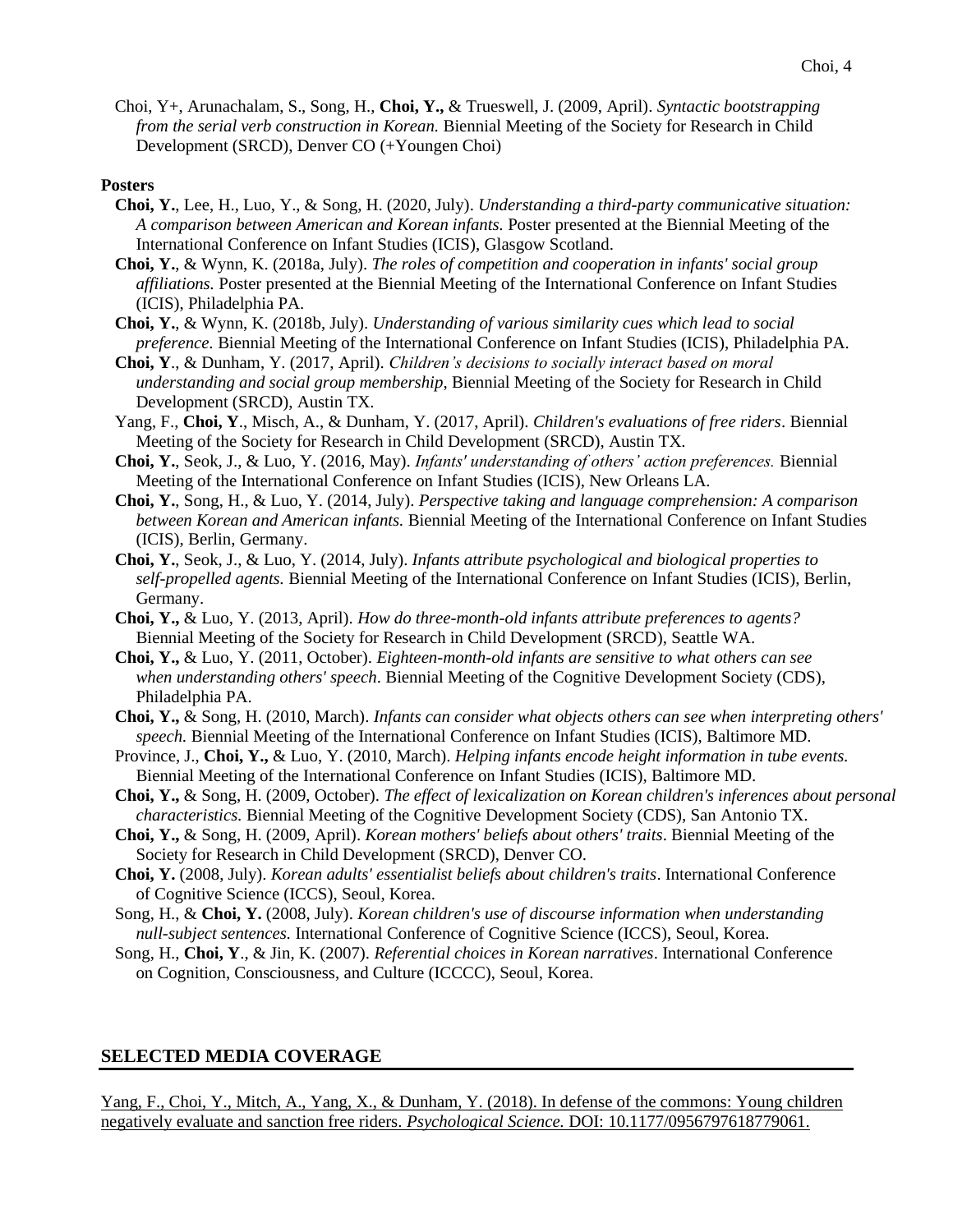# **News Coverage (print & online news & magazines)**

 "Even 4-year-olds dislike freeloaders" *Yale News* (2018 July 23) https://news.yale.edu/2018/07/23/even-4-year-olds-dislike-freeloaders

Choi, Y., & Luo, Y. (2015). 13-month-olds' understanding of social interactions. *Psychological Science, 26,*  274-283.

# **Television Interviews**

 "How much do babies understand about relationships?" *Fox News Channel* (2015 Feb 7) <http://video.foxnews.com/v/4037971663001/#sp=show-clips>

# **News Coverage (print & online news & magazines)**

"Little Intellects" *Illumination magazine* (2015 Spring/Summer) http://illumination.missouri.edu/s15/little\_intellects

 "Babies Can Identify Complex Social Situations and React Accordingly" *MU News Bureau* (2015, Feb 10) [http://munews.missouri.edu/news-releases/2015/0210-babies-can-identify-complex-social-situations-and](http://munews.missouri.edu/news-releases/2015/0210-babies-can-identify-complex-social-situations-and-react-accordingly-2/)[react-accordingly-2/](http://munews.missouri.edu/news-releases/2015/0210-babies-can-identify-complex-social-situations-and-react-accordingly-2/)

"Babies Understand Friendship, Meanies and Bystanders" *LiveScience.* (2015 Feb 4)

http://www.livescience.com/49678-babies-understand-social-false-beliefs.html

"Are babies more intelligent than we think? Infants aware of complex relationships and understand friendship and bullying even when they are just 13 MONTHS old" The *Daily Mail* (UK) (2015 Feb 4) [http://www.dailymail.co.uk/sciencetech/article-2939901/Are-babies-intelligent-think-Infants-aware-](http://www.dailymail.co.uk/sciencetech/article-2939901/Are-babies-intelligent-think-Infants-aware-complex-relationships-understand-friendship-bullying-just-13-MONTHS-old.html)

[complex-relationships-understand-friendship-bullying-just-13-MONTHS-old.html](http://www.dailymail.co.uk/sciencetech/article-2939901/Are-babies-intelligent-think-Infants-aware-complex-relationships-understand-friendship-bullying-just-13-MONTHS-old.html)

"Babies Know What's Up" *New York Magazine* (2015 Feb 3)

<http://nymag.com/scienceofus/2015/02/babies-know-whats-up.html>

*Yonhap News* (South Korea) (2015 Feb 3)

http://www.yonhapnews.co.kr/bulletin/2015/02/03/0200000000AKR20150203052800017.HTML?input=119 5m

"Babies Can Follow Complex Social Situations" *Psychological Science Press* (2015 Feb 2) http://www.psychologicalscience.org/index.php/news/releases/babies-can-follow-complex-socialsituations.html

"Babies understand more than we think about right and wrong" *Sciguru* (2015 Feb 2) <http://www.sciguru.org/newsitem/18338/babies-understand-more-we-think-about-right-and-wrong>

 "The Toddlers Are on to You" *Pacific Standard* (2015 Feb 2) <http://www.psmag.com/health-and-behavior/the-toddlers-are-on-to-you>

# **TEACHING & ADVISING EXPERIENCE**

# **Instructor, Harvard University**

Lecture, Develop the syllabus, organize course materials, make lesson plans, lead discussions, grade all papers and assignments, and advise students individually.

- Contemporary Issues in Psychology, Sophomore Tutorial (Spring, 2020)
- Contemporary Issues in Psychology, Sophomore Tutorial (Academic year 2018-19)

# **Teaching Assistant, Harvard University**

Led sections, graded all assignments, and advised students individually.

• Evolutionary Psychology (Fall 2019)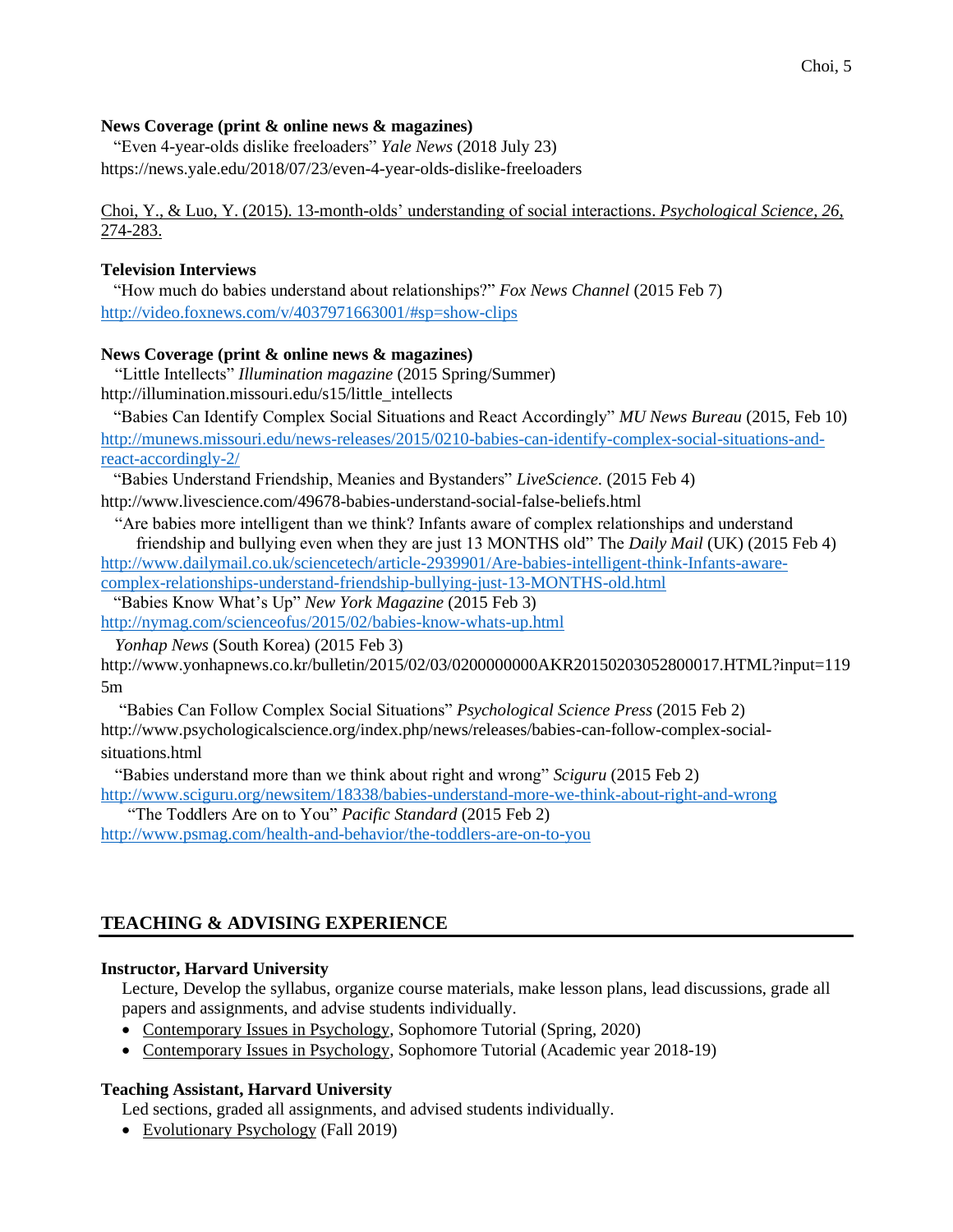#### **Teaching Assistant, University of Missouri**

Led discussions during the class, graded all assignments, and advised students individually.

- Developmental Psychology (Fall 2014, Spring, 2015)
- Women's Academic and Professional Development (Spring, 2015)
- General Psychology (Fall, 2011, Spring, 2013, Fall, 2014)
- Human Memory (Fall 2012, Spring, 2013)
- Cognitive Psychology (Fall, 2012)
- Research Methods in Psychology ΙІ (Spring, 2012)

# **Teaching Assistant, Yonsei University**

Led discussions, graded all assignments, and advised students individually.

- Forensic Psychology (Fall, 2008)
- Cognitive Development (Spring, 2008)

# **Guest lecturer, University of Missouri**

- Theory of Mind, in Developmental Psychology, October, 2014
- Gender Development, in Developmental Psychology November, 2014

## **Advising & Supervision**

More than a dozen undergraduate assistants at the University of Missouri (2009-15), Yale University (2015-17), and Harvard University (2017-)

# **GRANTS AND AWARDS**

#### **Research Grant**

 The Pershing Square Fund for Research on the Foundations of Human Behavior (\$39,901) (2020-2022) (P.I.: Dr. Elizabeth Spelke)

#### **Fellowships**

Korean Honor Scholarship, the Embassy of the Republic of Korea (\$1,000) (2012) Huggins Fellowship, University of Missouri (\$13,500) (2013-14) Huggins Fellowship, University of Missouri (\$13,500 each year) (2009-11) Summer Grant Writing Fellowship, University of Missouri (\$1,824) (2014)

#### **Institutional Support**

Curator's Grant-in-Aid scholarship, University of Missouri (\$700) (2015) Scholarship for research in Psychology, Brain Korea (BK) 21, Korea Research Foundation (Korean \$2,650) (2008, 2009) Teaching scholarship (\$1,600) (2008) Teaching scholarship (\$3,200) (2007) Scholarship for outstanding academic record, Yonsei University (\$710) (2002)

#### **Teaching Awards**

 George W. Goethals Award, Harvard University (Fall, 2018) Distinction in Teaching, Harvard University (Fall, 2018) George W. Goethals Award, Harvard University (Spring, 2020)

#### **Travel Awards**

Graduate Student Travel Award (\$1,000), International Conference on Infant Studies (ICIS) (2014)